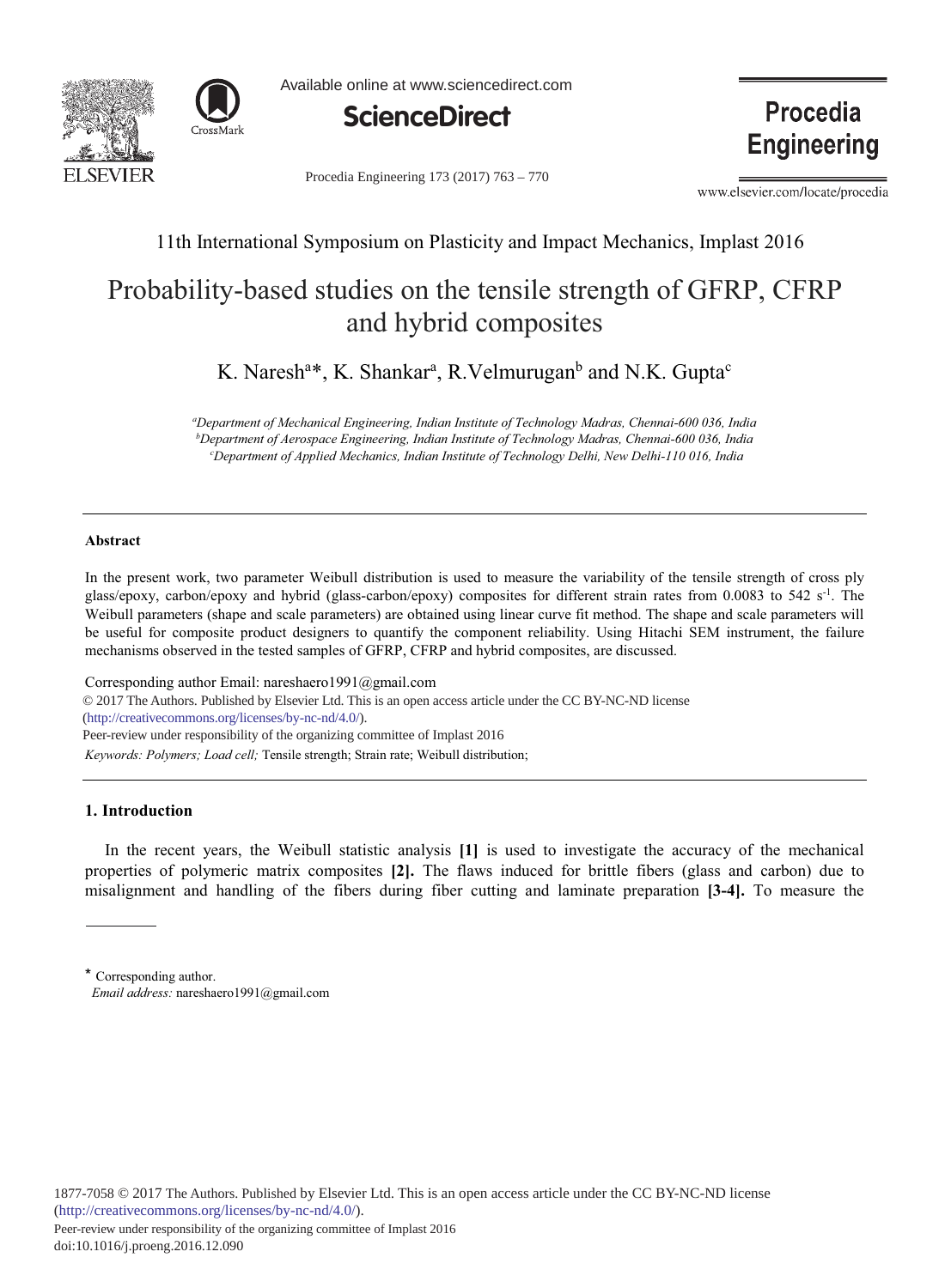accuracy of the tensile strength values, two parameter Weibull statistic analysis is used based on the difference between theoretical and experimental cumulative probability density (cumulative failure probability) values. The tensile strength values are accurate when the theoretical and experimental cumulative probability density values are closer to each other. Ou and Zhu [5] have used Weibull statistics to find the tensile strength distribution of GFRP composites in the range of strain rates from 0.0016 to 160  $s<sup>-1</sup>$  and observed that the cumulative failure probability vs. strength curves move towards a higher strength direction with the increase of strain rate. Algam et al. [6] analysed pultruded composite mechanical properties (Tensile, compressive and shear) of fiber reinforced polymer (FRP) composites using two and three parameter Weibull distribution. It is observed that both distributions are useful to characterize the mechanical properties of FRP composites and not much variation between the distributions.

In this study, the Weibull analysis is used to determine the tensile strength distribution of  $(0^{\circ}/90^{\circ})$  GFRP, CFRP and hybrid composites at the strain rates of 0.0083 to 542  $s<sup>-1</sup>$ . The Weibull parameters are determined using linear curve fit method. The theoretical cumulative probability density values are calculated from Weibull parameters. The results indicate that the tensile strength increases for glass/epoxy and hybrid composites whereas the tensile strength is approximately constant for carbon/epoxy composites, as strain rate increases from quasi-static to 542  $s<sup>-1</sup>$ .

|                     | Nomenclature                                                    |  |  |  |  |  |
|---------------------|-----------------------------------------------------------------|--|--|--|--|--|
| $\sigma$            | Tensile strength                                                |  |  |  |  |  |
| $\dot{\mathcal{E}}$ | Strain rate                                                     |  |  |  |  |  |
| $\overline{F}$      | Cumulative probability density (cumulative failure probability) |  |  |  |  |  |
| η                   | Scale parameter (characteristic strength)                       |  |  |  |  |  |
| $\beta$             | Shape parameter                                                 |  |  |  |  |  |

#### 2. Materials selection and specimen fabrication

Materials such as glass fibers woven roving mat of 610 gsm, carbon fibers woven roving mat of 450 gsm and epoxy resin are used for the study. Using the compression molding technique,  $(0^{\circ}/90^{\circ})$  GFRP, CFRP and hybrid (glass-carbon/epoxy) laminates are prepared. For each laminate, four layers are used. The thickness of each layer is  $0.4$  mm.

#### 3. Experimental setup and procedure

Using an Instron universal testing machine, 3 samples are tested at the strain rate of 0.0083  $s^{-1}$  (quasi-static) for each material. The drop mass setup is shown in Fig. 1. Using this test setup, experiments can be carried out in the strain rate ranges from 10 s<sup>-1</sup> up to 1000 s<sup>-1</sup> [7-8].

The velocities are measured by falling mass at different heights using the expression:  $V = \sqrt{2gh}$  and the nominal strain rates are determined by the expression:  $\dot{\varepsilon} = \frac{V}{I_0}$ 

Where V is the impact velocity;  $g = 9.81 \text{ ms}^2 =$  gravitational acceleration; h is the height from which mass is falling down and  $L_0$  represents the gauge length of the specimen which is equal to 10 mm.

#### 4. Results and discussion

In dynamic studies, 5 samples were tested for each material and at each height, in our earlier work [9]. In this paper, out of 5 samples, best 3 samples are used for the Weibull statistic analysis. The two parameter Weibull distribution is used to measure the variability of the tensile strength for each sample of  $(0^{\circ}/90^{\circ})$  glass/epoxy, carbon/epoxy and hybrid composites in the strain rate ranges from 0.0083 to 542 s<sup>-1</sup>. Cumulative probability density is expressed in terms of Median rank formula [2, 3], which is given by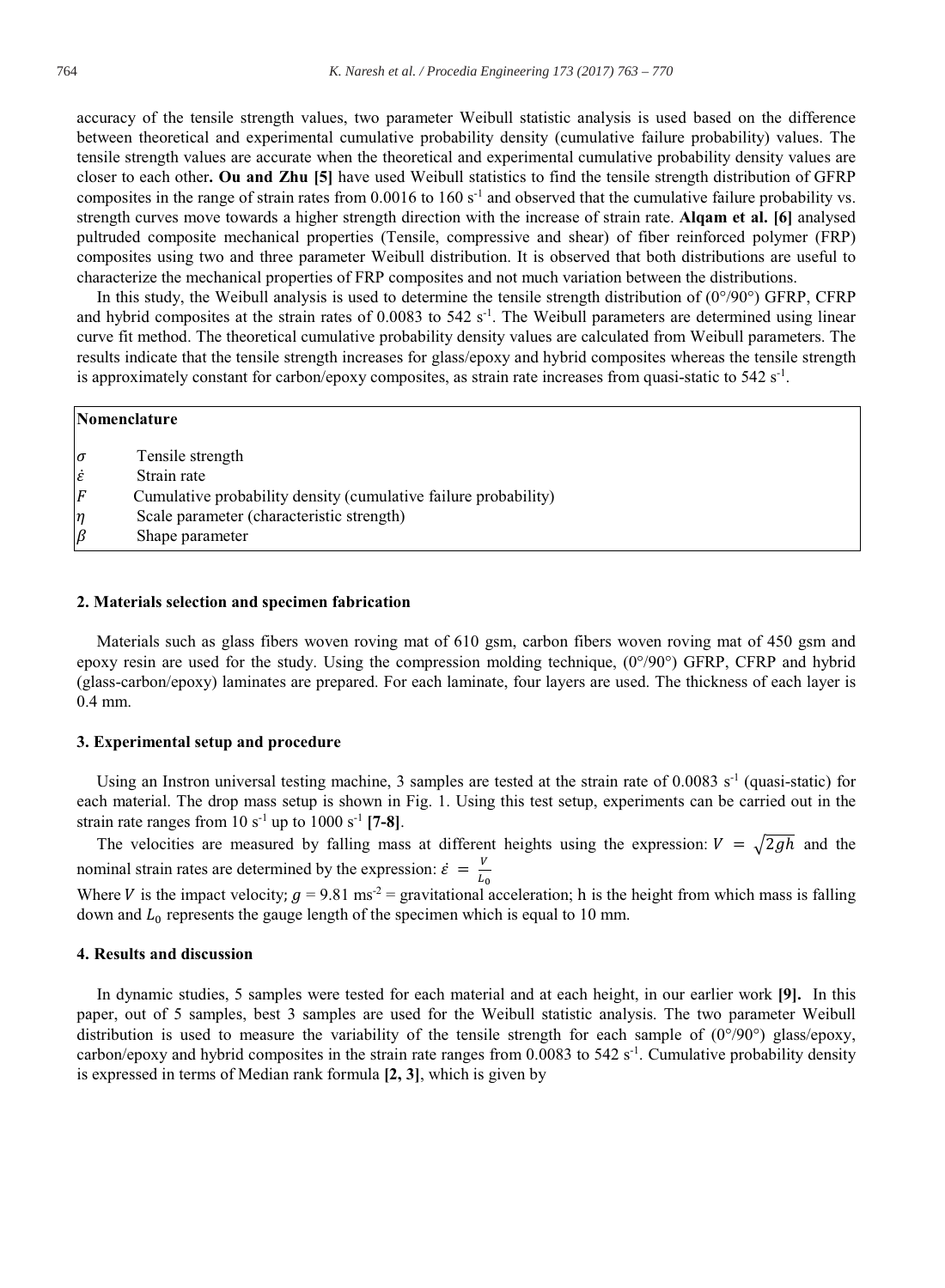

Fig. 1 Drop mass setup

$$
F = \frac{i - 0.3}{(n + 0.4)}\tag{1}
$$

Where  $i$  and  $n$  are the current and total test numbers (number of data points), respectively.

The straight line Equation is written as

$$
y = mx + c \tag{2}
$$

Where  $m$  represents the slope of the line.

For glass/epoxy, carbon/epoxy and hybrid composites, at each strain rate 3 samples were tested. Therefore, at each height and for each material,  $i = 1$  to 3 and  $n = 3$ .

The two parameter Weibull distribution expression for the cumulative probability density is given as  $[2, 10 \& 11]$ 

$$
F(\sigma) = 1 - e^{-(\frac{\sigma}{\eta})\beta} \tag{3}
$$

Where F is the cumulative probability density (cumulative failure probability).  $\sigma$  denotes the tensile strength.  $\eta$  is the scale parameter (characteristic strength) and  $\beta$  represents the shape parameter. Eq.  $(3)$  can be written as

$$
y = \ln\left(\ln\left(\frac{1}{1 - F(\sigma)}\right)\right) = \beta \ln \sigma - \beta \ln \eta \tag{4}
$$

Combining Eq.  $(2)$  and Eq.  $(4)$ 

$$
y = \ln\left(\ln\left(\frac{1}{1 - F(\sigma)}\right)\right), m = \beta, x = \sigma, c = -\beta \ln \eta;
$$

Scale and shape parameters are calculated by using Eq. (4) and the known strength values by linear curve fit method, which are seen in Figs. 2-4.

For all curves (Figs. 2-4) of GFRP, CFRP and hybrid composites from quasi-static to 542  $s^{-1}$ ,  $R^2$  (coefficient of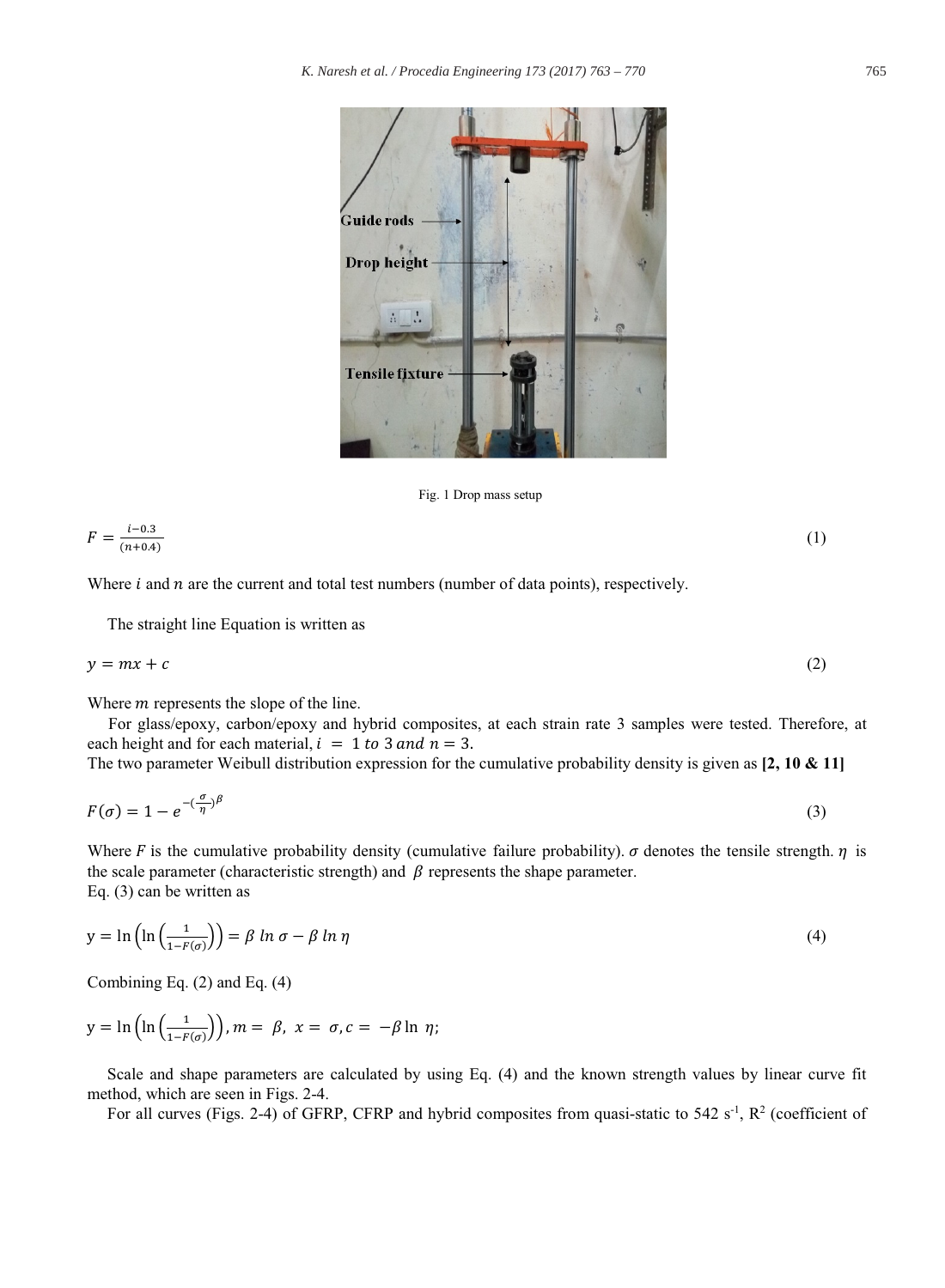determination) values obtained are greater than or equal to 0.91, 0.95 and 0.97, respectively. From Figs. 2-4, scale and shape parameters are determined using linear curve fit method from experimental cumulative probability density values and tensile strength values. The experimental and theoretical cumulative probability density values are calculated by using Eq. (1) and Eq. (3), respectively. The Weibull parameters (Table 1) are useful to determine theoretical cumulative probability density values. The Weibull parameters for GFRP, CFRP and hybrid composites are given in Table 1.



Fig. 2 Weibull plot for different strain rates of the  $(0^{\circ}/90^{\circ})$  GFRP composites



Fig. 3 Weibull plot for different strain rates of the  $(0^{\circ}/90^{\circ})$  CFRP composites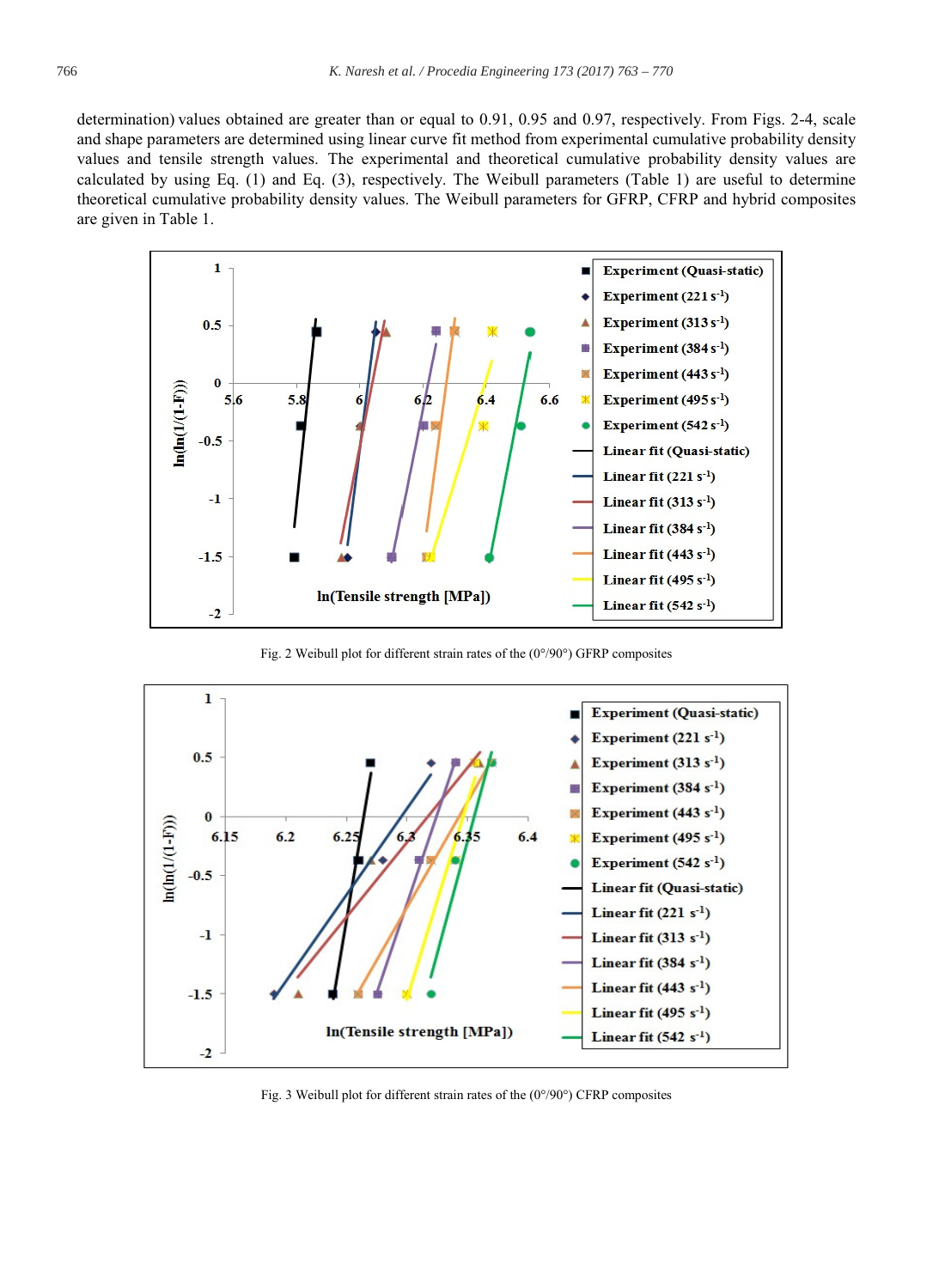

Fig. 4 Weibull plot for different strain rates of the hybrid (glass-carbon/epoxy) composites

| <b>Material</b> | <b>Weibull parameters</b> | $0.0083 s^{-1}$ | $221 s^{-1}$ | $313 s-1$ | $384 s^{-1}$ | $443 s^{-1}$ | $495 s^{-1}$ | $542 s^{-1}$ |
|-----------------|---------------------------|-----------------|--------------|-----------|--------------|--------------|--------------|--------------|
| <b>GFRP</b>     | $\eta$ (MPa)              | 343.08          | 413.64       | 420.26    | 505.06       | 528.95       | 600.12       | 678.92       |
|                 | β                         | 25.73           | 21.51        | 13.77     | 12.39        | 19.12        | 8.71         | 13.81        |
| <b>CFRP</b>     | $\eta$ (MPa)              | 525             | 542          | 554.1     | 557          | 569.5        | 571.2        | 575.4        |
|                 | β                         | 61.69           | 14.63        | 12.73     | 30.62        | 17.81        | 33.65        | 38.19        |
| Hybrid          | $\eta$ (MPa)              | 412.64          | 430.44       | 444.47    | 471.12       | 482.57       | 544.29       | 593.65       |
|                 | β                         | 24.26           | 97.8         | 38.19     | 21.51        | 24.45        | 19.50        | 23.63        |

Table 1 Weibull parameters for GFRP, CFRP and hybrid composites

From Table 1, it is observed that the scale parameter increases with the strain rate. Higher values of the  $\beta$  indicate a uniform strength distribution. Similar observations are seen in the literatures [12, 13]. For GFRP, CFRP and hybrid composites, the scale parameter increases by 98%, 9.5% and 44%, respectively, as strain rate increases from 0.0083 to 542 s<sup>-1</sup>. It leads to the conclusion that the strain rate sensitivity is more for  $(0^{\circ}/90^{\circ})$  glass/epoxy and hybrid composites than CFRP composites. The experimental and theoretical cumulative probability density function vs. tensile strength of GFRP, CFRP and hybrid composites are seen in Figs. 5, 6 and 7, respectively.

From Figs. 5 and 7, it is observed that for GFRP and hybrid composites, the cumulative probability density curve moves towards right (higher strength direction) as strain rate increases from 0.0083  $s^{-1}$  (quasi-static) to 542  $s^{-1}$ whereas for CFRP composites (Fig. 6), the cumulative probability density curves are closer to each other for the same strain rates. This clearly indicates that there is a significant strain rate effect on the tensile strength of the  $(0^{\circ}/90^{\circ})$  GFRP and hybrid composites whereas the strain rate effect on the tensile strength of the  $(0^{\circ}/90^{\circ})$  CFRP composites is less. The theoretical and experimental cumulative probability density values match well, which leads to the conclusion that the tensile strength values are accurate.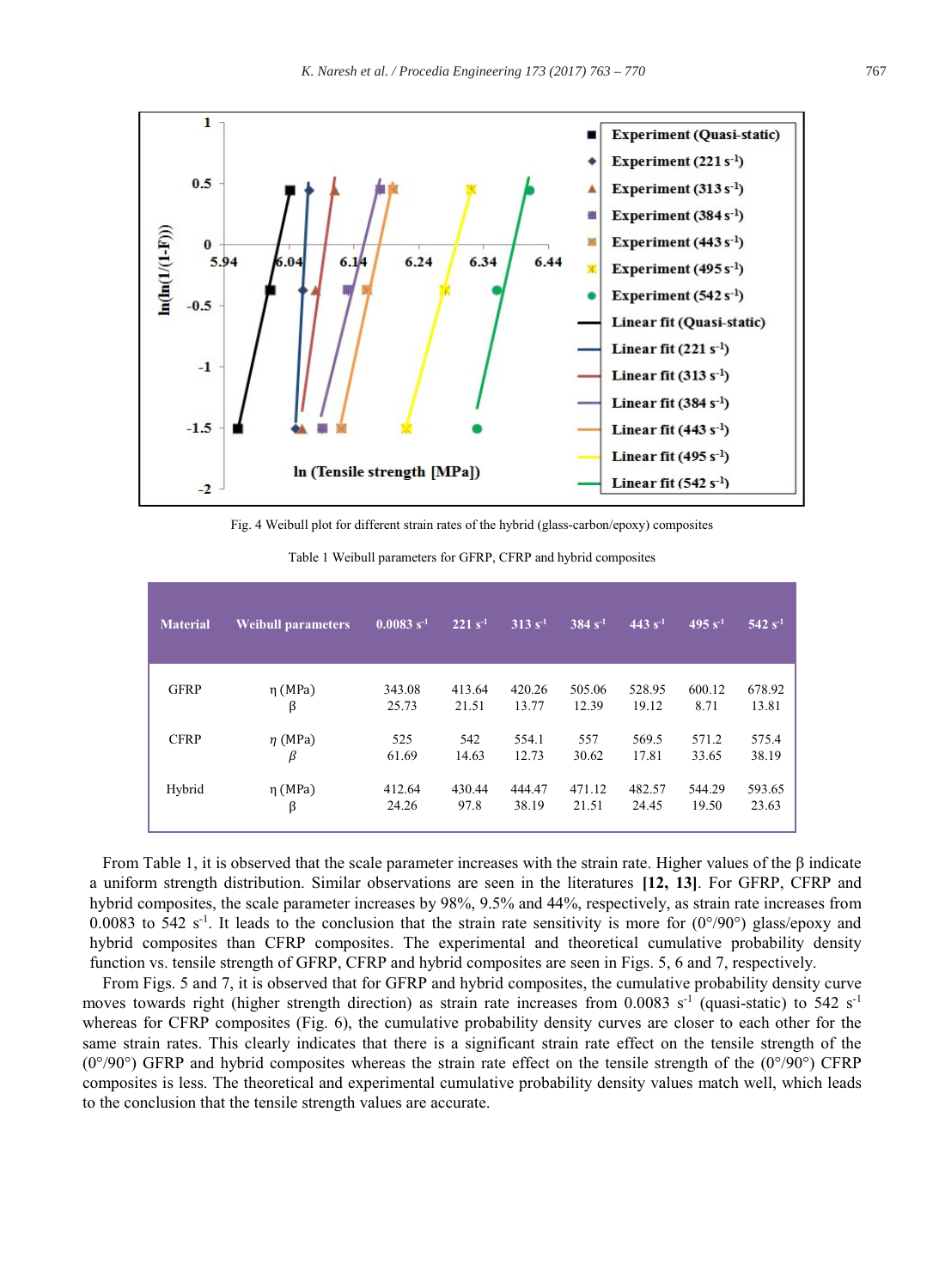

Fig. 5 Experimental and theoretical cumulative probability density vs. tensile strength for GFRP composites



Fig. 6 Experimental and theoretical cumulative probability density vs. tensile strength for CFRP composites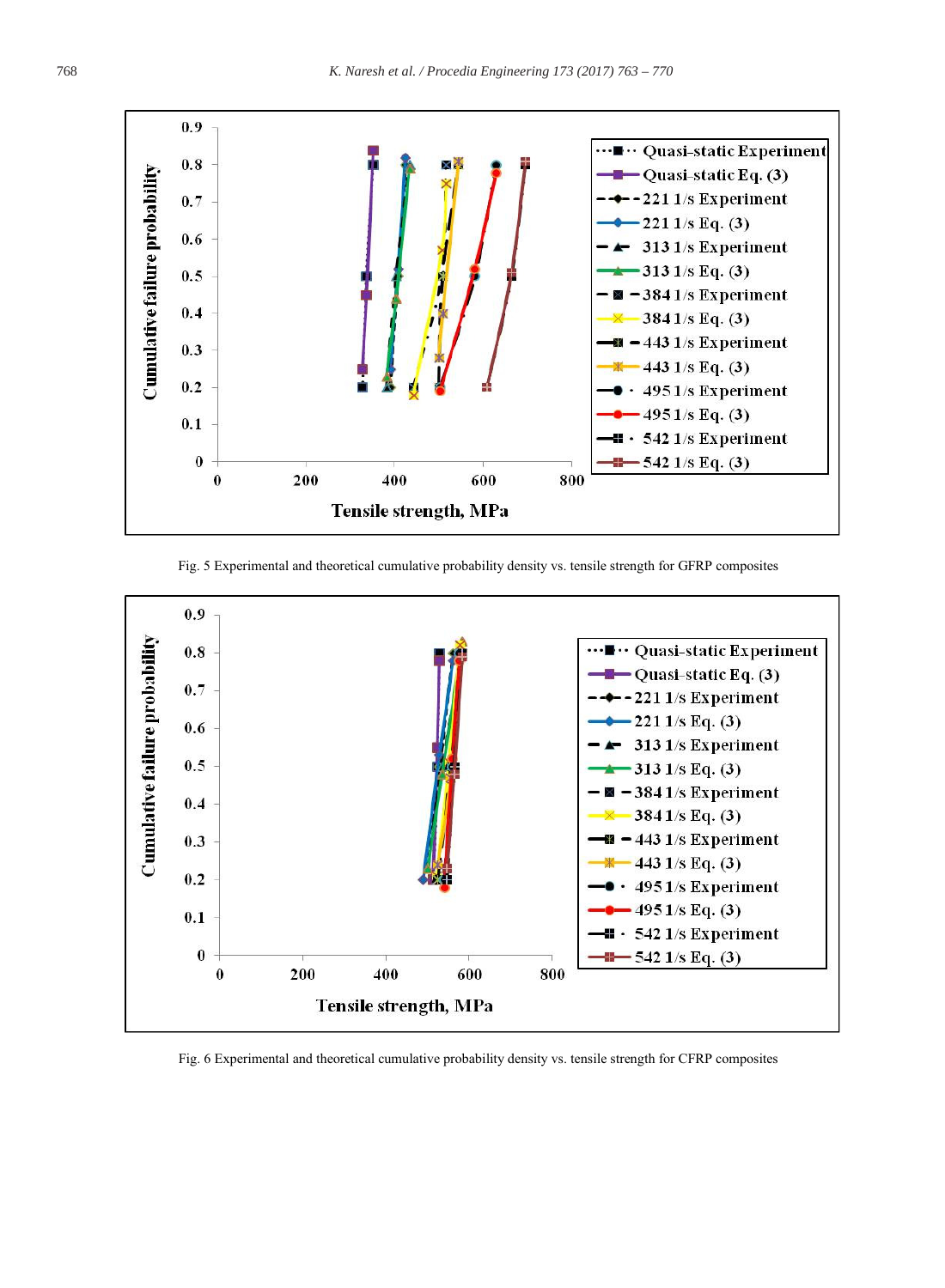

Fig. 7 Experimental and theoretical cumulative probability density vs. tensile strength for hybrid (glass-carbon/epoxy) composites

#### 5. Scanning electron microscopy studies

The fracture surface of tensile specimens is examined using Scanning electron microscope (SEM). The failure mechanisms such as fiber-matrix debonding, fiber pull-out and fiber breakage are observed during high strain rate testing for glass/epoxy, carbon/epoxy and hybrid composites, respectively using SEM analysis, which are seen in Figs.  $8$  (a-c).



Fig. 8 SEM Images at dynamic loading rates a) fiber-matrix debonding (GFRP composites) b) fiber pull-out (CFRP composites) c) fiber breakage (hybrid composites)